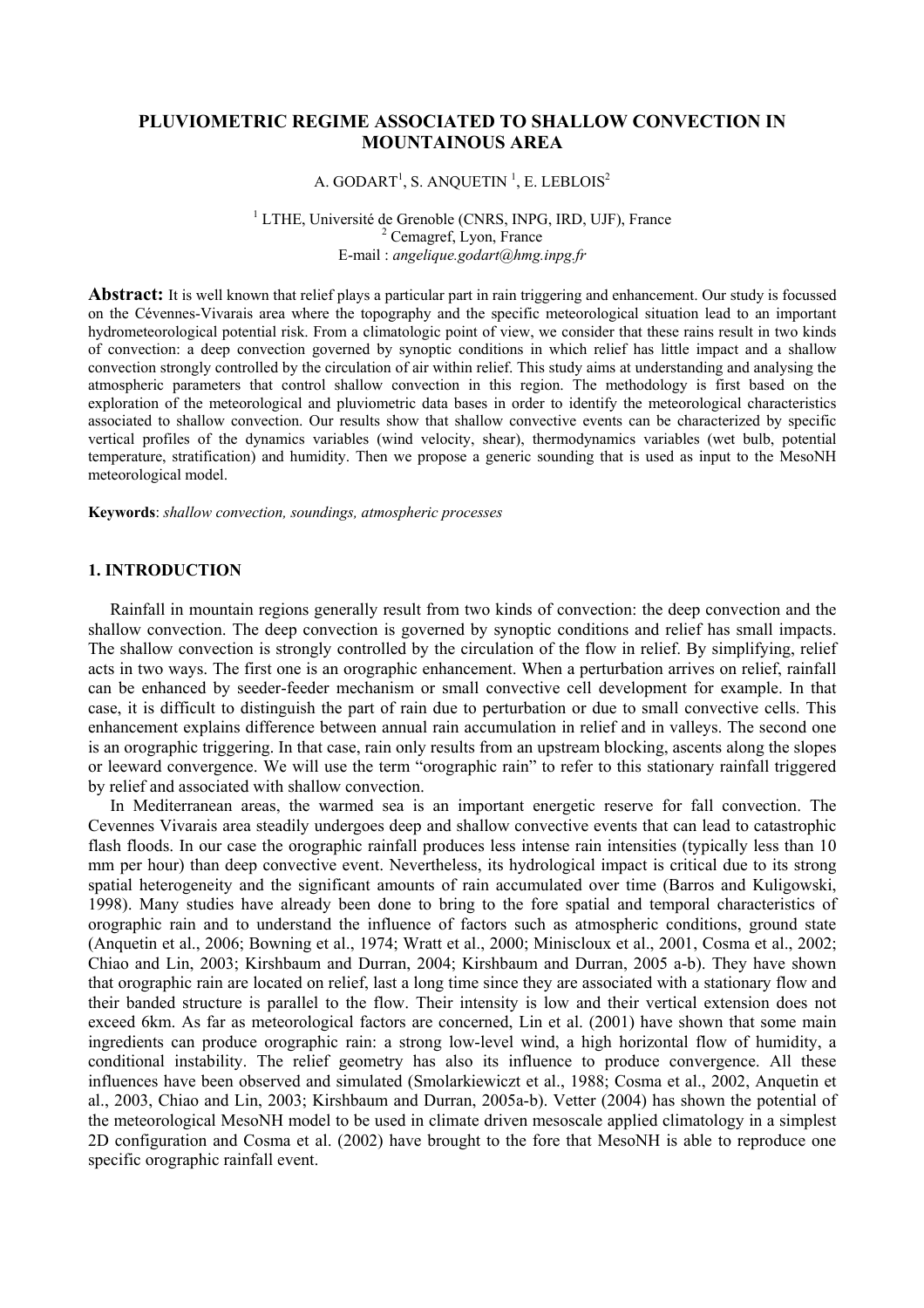This work aims at studying the climatology associated to shallow convection in the Cévennes-Vivarais region and investigating the use of MesoNH to capture the observed climatology. In order to extract orographic events from data bases, criteria are proposed. The statistical coherence of the corresponding events is then analysed and a generic sounding is proposed.

## **2. DATASET**

The Cevennes region is situated southeast of the Massif Central. This relief is a southeasterly facing slope starting from the Mediterranean shore and the Rhône Valley. The altitude of the mountain range varies from sea level up to 1500m in roughly 30km. This hilly mass is dissected by deep (500m depth) and narrow (10 km wide) valleys oriented NW-SE. According to elevation contours, three sectors can be identified: 1) a terrace (below 200m) called "plain", 2) a hilly sector (between 200 and 500m) called "piedmont", and 3) a mountainous sector (above 500m) called "mountain".

The hourly pluviometric data are taken from a discontinued data set of three continuous periods: 1972- 1980, 1986-1988, 2000-2005.

The meteorological data set comes from Meteo France and is based on 1) 29200 ground station records  $(\Delta t = 3h)$  at 2 stations (Nîmes and Mont Aigoual), 2) 21944 soundings at Nîmes.

# **3. CHARACTERIZATION OF OROGRAPHIC RAINS**

#### **3.1 Criteria for the selection**

In order to extract shallow convective events from the pluviometric and the meteorological data sets, it is first necessary to characterize these events. The criteria for the extraction are then proposed based on a detailed comparison (not shown here) between a typical well known orographic event (i.e November 14<sup>th</sup>) 1986; Miniscloux et al., 2001) and a well documented deep convection event (i.e September  $8<sup>th</sup> 9<sup>th</sup> 2002$ Delrieu et al., 2005). This analysis provides two types of criteria (Godart et al., 2007): A) pluviometric criteria : 1) the rain spatial distribution must present cumulated rainfall within mountainous area larger than in the plain region, 2) the intermittency must decrease with altitude ; and B) meteorological criteria : 1) a southerly wind at Nîmes, 2) a low vertical wind shear below 2000m, 3) the wind speed must exceed 7ms<sup>-1</sup> at Nîmes. The orographic events are then selected using the following procedure : 1) use the meteorological criteria to extract the soundings from the meteorological data base, 2) apply the pluviometric criteria for the selected events in phase 1).Among the 21944 soundings, only 880 rely on the three meteorological criteria. We notice that the events with southerly wind are generally associated to low wind shear. Applying the pluviometric criteria, 79 soundings are finally extracted. These 79 soundings correspond to 36 shallow convective events. To analyse these soundings, we calculate the mean, the coefficient of variation and quartiles 10% and quartiles 90% of some atmospheric variables. The results are shown in the next section.

### **3.2 Results**

The vertical profiles of relative humidity and wind velocity are given in Fig 1. We notice (Fig1.a) that the average relative humidity is high in the lowest layers and then decreases rapidly. Below 850 hPa, the quartile 10% is around 80% of humidity and then drops under 50% of humidity. During the deep convective event of 8 September 2002 (Fig 1a), the relative humidity remains high around 100% up to 700 hPa. Thus relative humidity profiles are different during shallow convective events and deep convective events. In Fig1b, the average wind velocities are higher in the whole analysed atmospheric depth during the shallow convective events than during the deep convective event. The velocity gradient is positive with altitude. On the contrary, the velocity gradient is negative from 850 hPa for the deep convective event. In that case, the two-dimensional wind shear can favour convection (Kirshbaum and Durran, 2005b). During the shallow convective events, the 2D wind shear is negligible, which leads to a less developed convective activity. The stability is studied with the Brünt Väisälä frequency. The instability is limited in the lowest layers, which are wetter. A stable layer is present at about 3250-3500m, which confirms that orographic rainfall are associated with shallow convection. The shallow convective events have a considerable potential of instability between the ground and 700 hPa (3500m) as noticed by Kirshbaum and Durran (2005 a).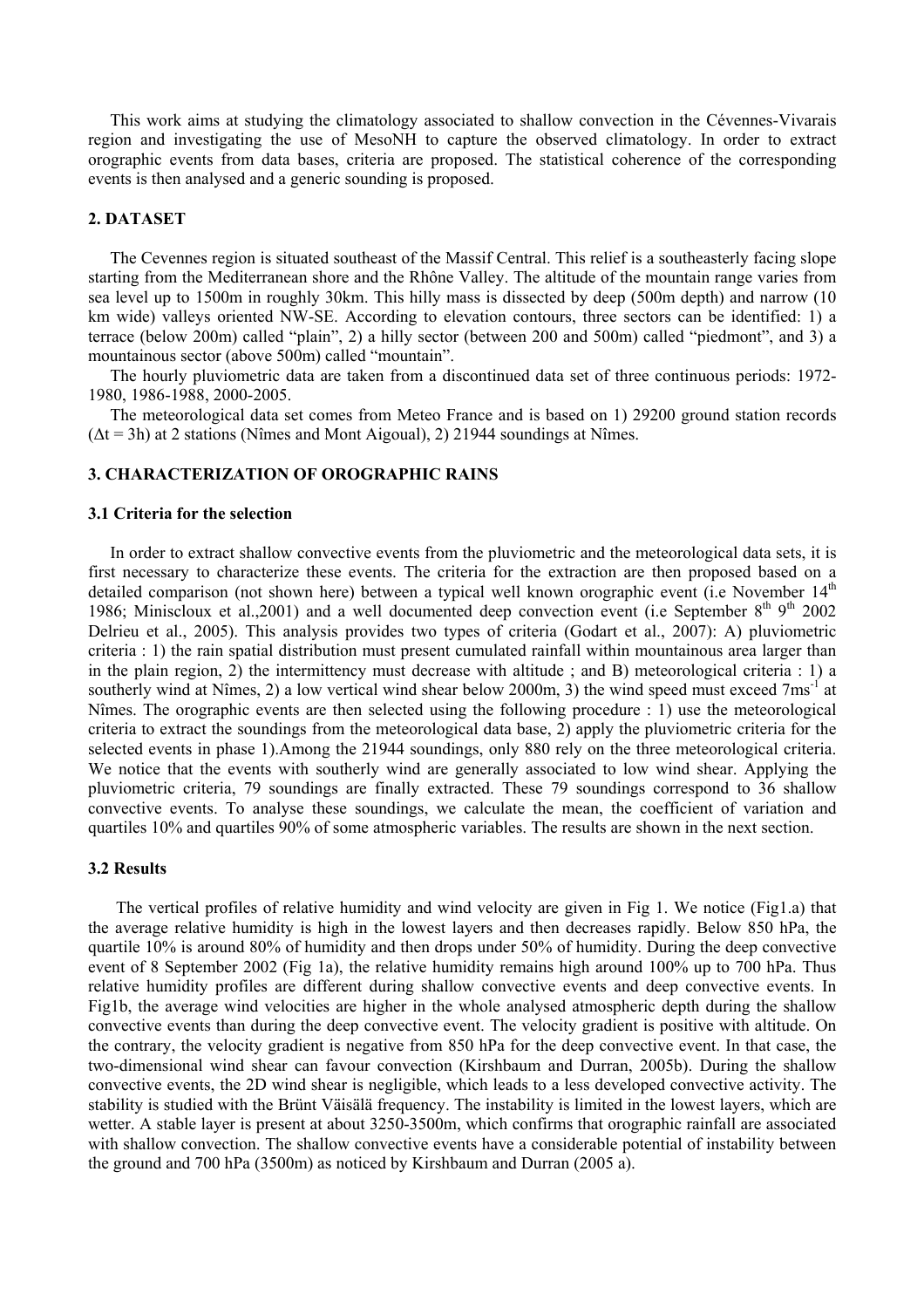

Figure 1 : Average profile of (a) RH and (b)wind speed for shallow convection events (circle), quartile 90% (triangle),quartile  $10\%$  (square). The plane line stands for the profile at 12 UTC 2002, September  $8<sup>th</sup>$ 

Although instability is a necessary condition for the formation of convective cells, other parameters can inhibit or modulate the convection, like the wind shear (Kirshbaum and Durran, 2005a-b). We call "rate of rotation" the sum of angles between wind-vectors along the whole sounding. It represents the threedimensional wind shear. The average rate of rotation for the 79 soundings is 9°/km (during the 8-9 September 2002 event, it was 23°/km). The quadratic distance to the direction of reference (180°) is 19° (50°) the 8-9 September 2002). Such results indicate southerly constant flow with low three dimensional wind shear during shallow convective events, which is not the case during the deep convective event. The two dimensional wind shear, calculated with the ratio of wind velocity in the highest layers (2500m-5000m) and lowest layers (500m-2500m), is about 1,3, which explains that the convection is more shallow since a two dimensional wind shear inhibits convection whereas a three dimensional wind shear favours it (Yates, 2006; Anquetin and al., 2006). The average wind velocity (between the ground and 2000m) is 14m/s and the wind velocity at 1500m (top of Mont Aigoual) is 16m/s. These values are larger than the velocities observed during the 8-9 September 2002 event (9m/s).

Thanks to this analysis, a generic sounding associated with shallow convective events is elaborated (Fig2).



**Figure 2 :** Generic sounding associated with shallow convective events. The smooth curve is the temperature, the dashed line is the dew temperature

First and preliminary numerical simulation, carried out with the 3D non-hydrostatic model MesoNH (Lafore et al.1998), is performed using this sounding as input. The results show rainfall organized in bands (Fig 3) and a convection limited to the first 4km (Fig 4), which confirms our atmospheric characterization of orographic shallow convection.





**Figure 3**: 18h accumulated simulated rain (mm) **Figure 4:** Vertical profile of the simulated cloudy water at t=18h